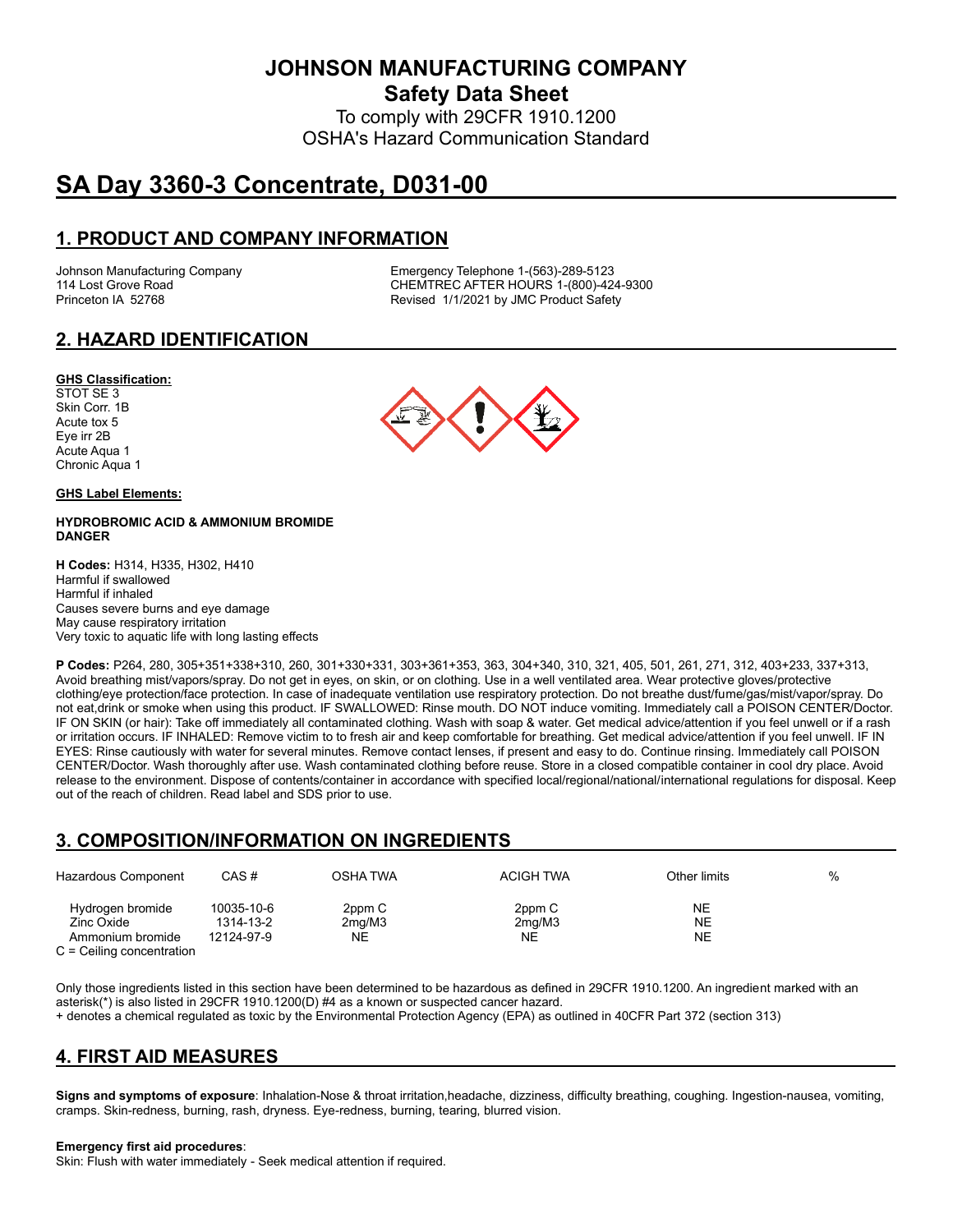Eyes: Flush with water for 15 minutes - Seek medical attention. Ingestion: Drink large amounts of water, DO NOT induce vomiting-seek medical attention. Never give anything by mouth to an unconscious person. Inhalation: Remove to fresh air. Support respiration if required. Seek medical attention if required.

# **5. FIREFIGHTING MEASURES**

**Extinguishing media**: dry chemical.

**Special fire fighting procedures**: use self sustaining respiratory suit. **Unusual Fire and Explosion Hazards**: May release bromine, carbon monoxide, ammonia, carbon dioxide, hydrobromic acid, various organics.

# **6. ACCIDENTAL RELEASE MEASURES**

**Methods and materials**: Flush into chemical sewer or soak up with a suitable absorbent. Wear adequate protection as described in section 8. **Environmental Precautions:** Avoid release to the environment. Collect spillage.

# **7. HANDLING & STORAGE**

Wash thoroughly after use. Wash contaminated clothing before reuse. Store in a closed corrosive resistant container, with corrosive resistant liner, in cool dry place. Keep out of the reach of children. Read label and SDS prior to use.

# **8. EXPOSURE CONTROLS/PERSONAL PROTECTION**

**Occupational Exposure Limit Values:** See section 3. Respiratory Protection (type): Acid mask required for fumes above TWA. Ventilation: Local Exhaust preferred Special: NE Mechanical: OK Protective Gloves: plastic or rubber Eye Protection: Goggles or face shield Other Protective Clothing or Equipment: as required to avoid contact. Work/Hygienic Practices: Wash after use. Follow good industrial hygienic practices.

# **9. PHYSICAL AND CHEMICAL PROPERTIES**

Boiling Point: 215 F Specific Gravity: 1.21 Vapor Pressure (mm Hg): 17 Melting Point: NE Vapor Density: 0.958 **Evaporation Rate: <1** (butyl acetate=1)<br>Solubility in water: 100% **Example: NE** Solubility in water: 100% Flash Point: NE (TOC) Flammable Limits: lel: NE uel: NE Appearance and odor: Cloudy to white liquid, acidic odor.

## **10. STABILITY AND REACTIVITY**

**Stability** : STABLE Conditions to avoid : none

**Incompatibility (materials to avoid)**: strong bases & acids, oxidizers, sulfides, halogens. **Hazardous Decomposition or Byproducts (incomplete combustion)**: May release, bromine, carbon monoxide, ammonia carbon dioxide, hydrobromic acid, various organics.

**Hazardous Polymerization**: WILL NOT OCCUR Conditions to avoid: none

# **11. TOXICOLOGICAL INFORMATION**

**Routes of entry:** Inhalation: yes Skin: no Ingestion: yes

**Health Hazards (acute and chronic):** Contact with material or fumes may cause skin, eye and respiratory tract irritation or burns, some possibly severe. Eye injury may be severe and permanent. Ingestion may result in digestive tract irritation or burns. Moderately toxic by ingestion and inhalation. Repeated or gross inhalation of fumes or mist may cause asthma. May cause sensitization. Chronic exposures may result in blood, kidney and respiratory tract effects. Studies show potential health risks vary by individual. Minimize exposure as a precaution.

**Carcinogenicity**: not determined NTP? no IARC Monographs? No